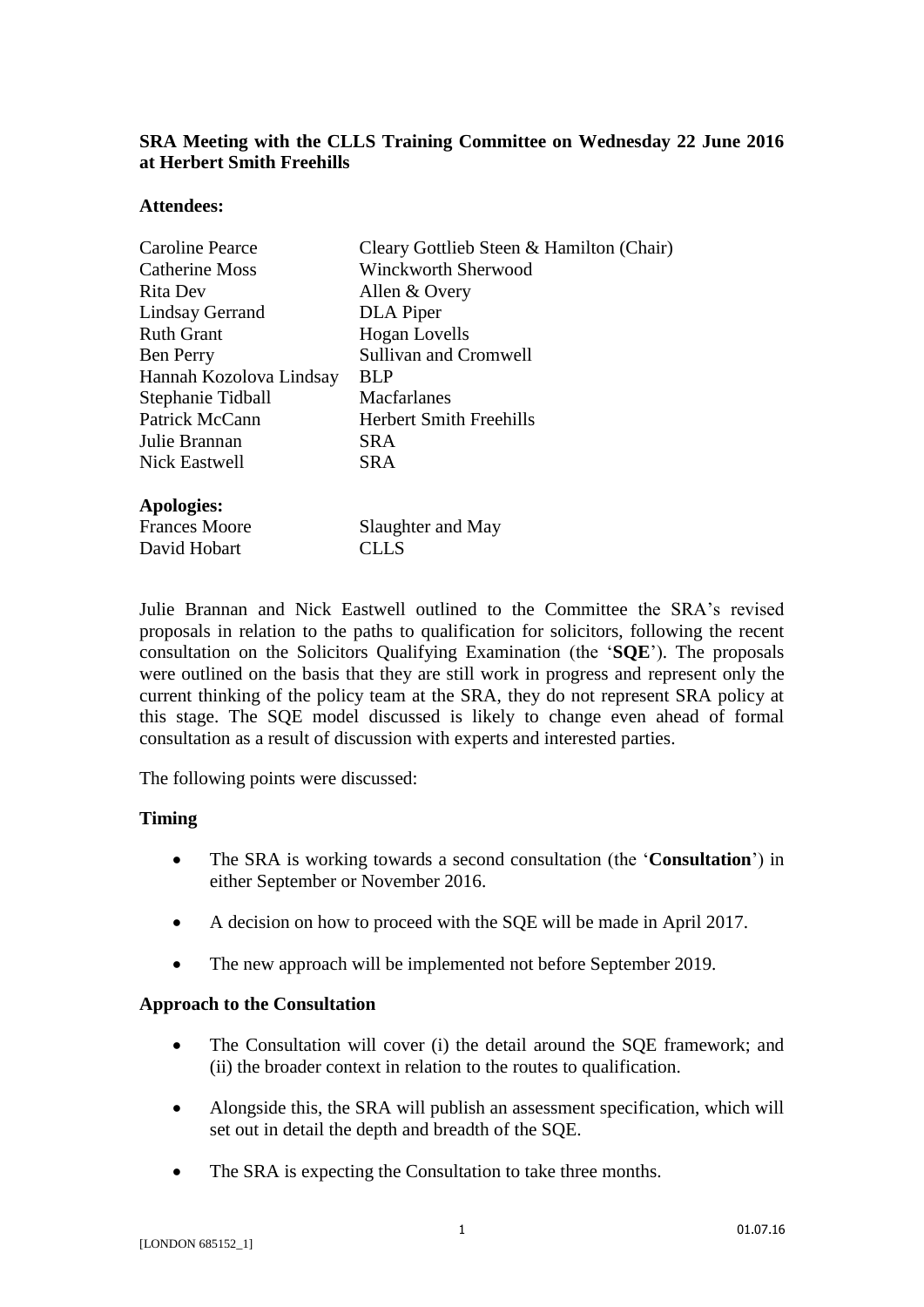## **SQE Framework**

 The SRA's approach is based on Miller's Pyramid of Assessment of professional competence. The model focusses on measuring four aspects of competence: Knows, Knows How, Shows How, Does.

## **Stage 1 of the SQE**

- The current model consists of 6 Functioning Legal Knowledge Assessments in the following areas: Principles of Professional Conduct and English and Welsh Law; Dispute Resolution in the context of Contract and Tort; Property and Real Estate; Commercial and Corporate Practice; Wills and the Administration of Estates and Trusts; and Criminal Law and Practice.
- Stage 1 will integrate and assess knowledge of substantive law and procedure, e.g. it will look at land law, conveyancing and commercial real estate.
- The wills section will be slightly shorter than others.
- Tax will run through a number of the areas and ethics and professional conduct will also be integrated in all areas.
- The module on the Principles of Professional Conduct will include law of precedent, EU law, Constitutional Law, etc. The SRA is considering whether this should be an earlier threshold test.
- Stage 1 will be assessed through objective computer based assessment (i.e. multiple choice). Julie invited the committee to look at her blog about the use of this type of testing in other contexts/jurisdictions.
- Stage 1 will also include a Practice Legal Skills Assessment in Legal Research and Writing Skills. The aim of this would be to assess whether the candidate has the basic legal skills to add value in the workplace. This will be assessed in a secure test centre with access to online databases and will consist of: (i) a simple research task; (ii) a legal writing exercise in the form of a memorandum; (iii) a simple letter to a client; and (iv) a letter to a third party.
- There was a discussion about whether universities are likely to include Stage 1 as part of their finals and the conclusion was that some may do so.
- The intention is that Stage 1 will be taken at the end/after the degree rather than staged throughout the university course.
- The current LPC electives are not covered by the SQE and employers will need to make separate arrangement in relation to teaching these (whether as part of the preparation for Stage 1 or otherwise).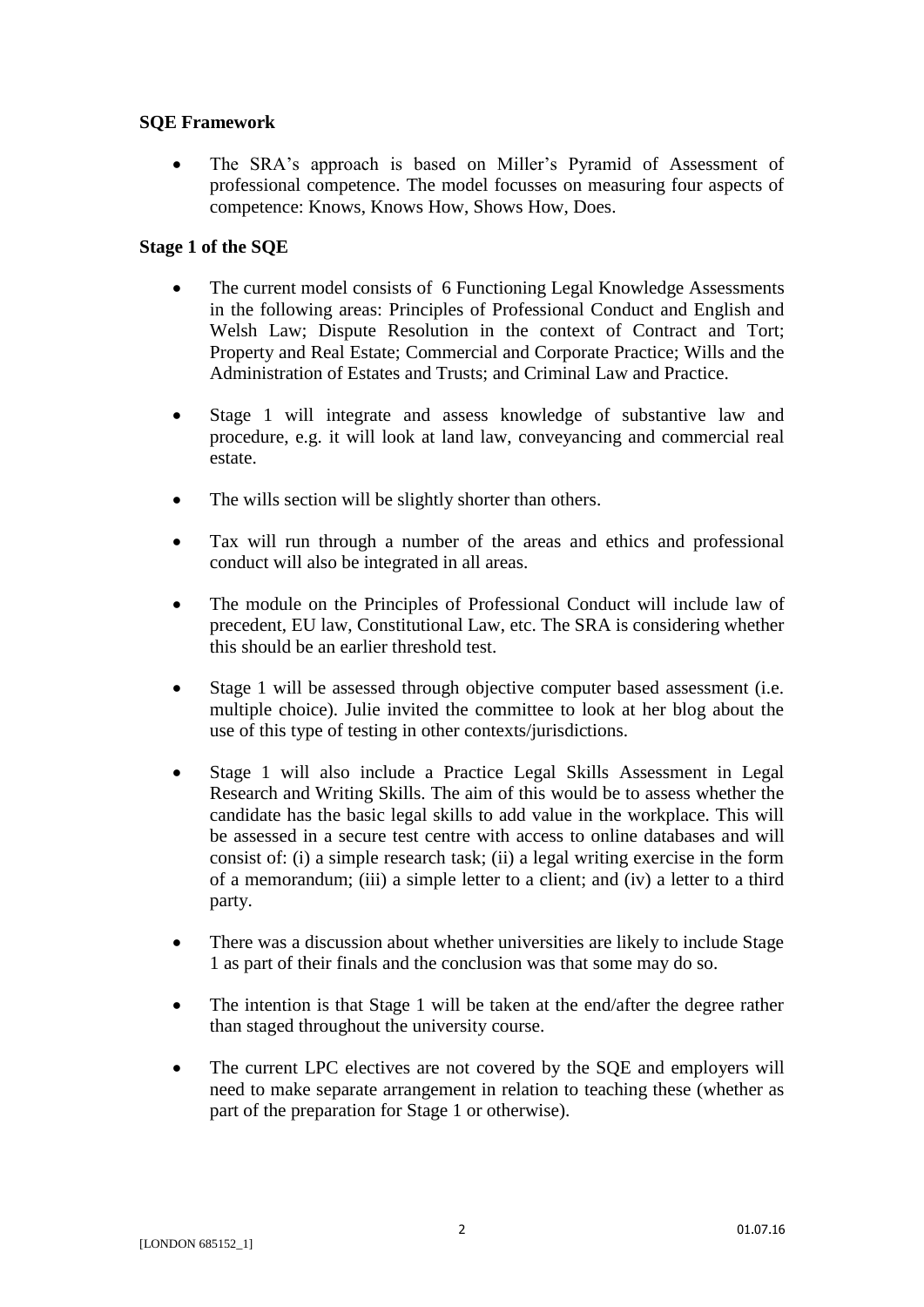## **Stage 2 of the SQE**

- The current model is that stage 2 will consist of 5 Practical Legal Skills Assessments in the following areas: Client Interviewing: Advocacy/Persuasive Oral Communication; Case and Matter Analysis – including Negotiation; Legal Research and Written Advice; and Drafting.
- There will be 20 hours of exams.
- Each skill must be assessed twice in the same two contexts chosen from the following: Criminal Practice; Dispute Resolution; Property and Real Estate; Wills and the Administration of Estates and Trusts; and Commercial and Corporate Practice.
- The aim is not to assess the contexts but for the contexts to provide a platform to assess the skills. If the assessment requires knowledge of the law beyond that covered by Stage 1 then this will be given to candidates.
- There is no requirement that there needs to be a contentious or noncontentious element to the contexts.
- The skills will be tested in an exam environment and the intention is that the assessments will be sophisticated, e.g. candidates will need to exercise judgement as to whether all the information they have been given is correct; the problem in the legal research module will not be clearly defined; and the drafting assessment will be both freehand and from precedent, etc.
- There were also some more detailed explanations about how specific assessments would run, e.g. the Advocacy assessment can be taken in the context of civil or criminal litigation and will allow 60 minutes of preparation time for a 10 minute presentation.
- The SRA expect candidates to be able to pass Stage 2 without extensive additional training (perhaps a weekend course).

### **Work experience**

- To pass Stage 2 candidates will need to have done a substantial period of work experience.
- The SRA recognises that there is strong support for specifying the length of the work experience. The range is likely to be between 18-24 months.
- The work experience will need to happen either in a regulated entity or under the supervision of an authorised solicitor.
- There was a discussion as to whether experience at Legal Advice Centres at universities should count for these purposes. The Committee's view was that although such experience was valuable, it was likely to be at a less advanced level than the experience gained after completing Stage 1 and, therefore, should not count.